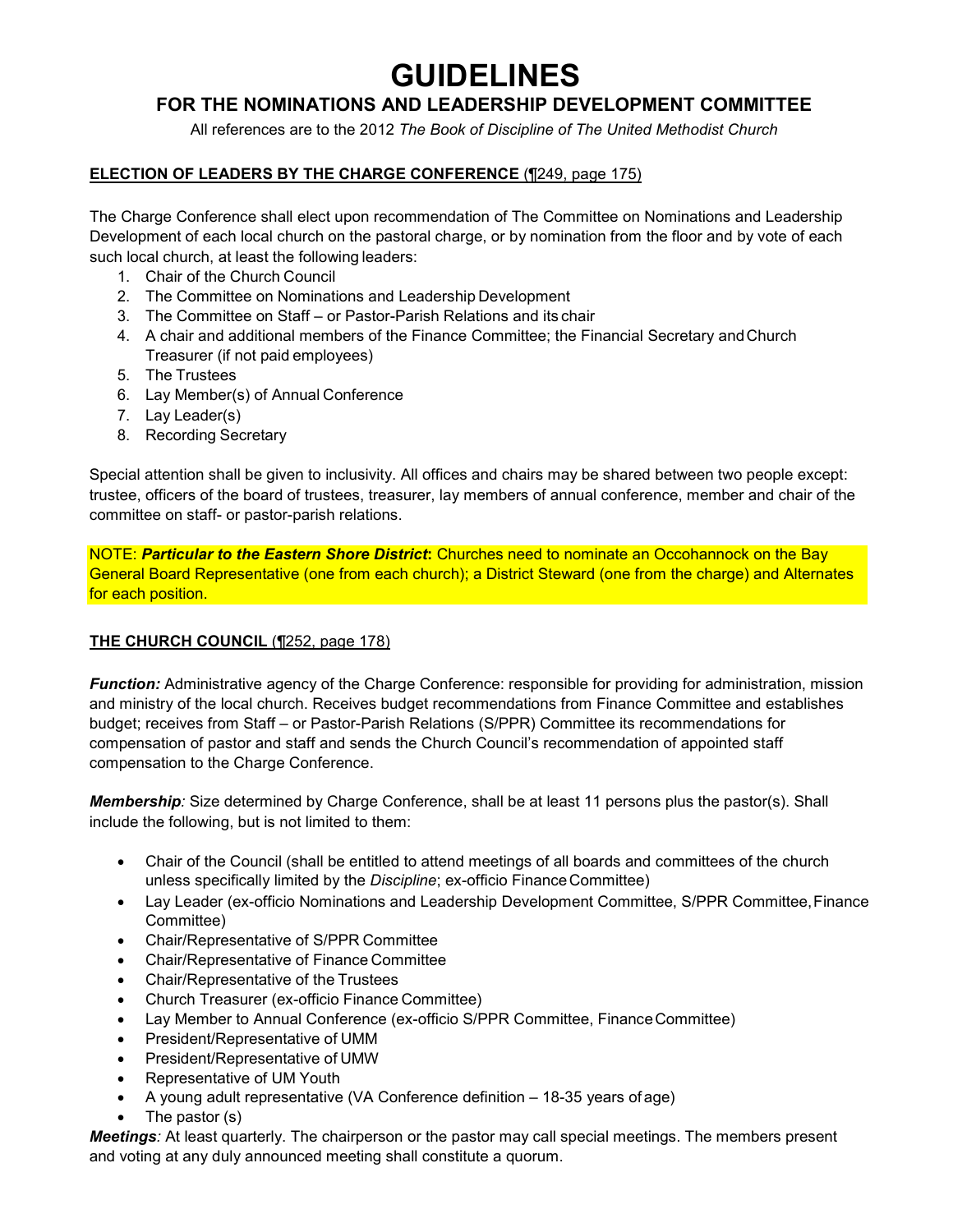#### **COMMITTEE ON NOMINATIONS AND LEADERSHIP DEVELOPMENT** (¶258.1, pp. 190-192)

*Function:* "Identify, develop, deploy, evaluate, and monitor Christian spiritual leadership for the local congregation."

*Membership:* Not more than 11: up to nine elected persons in three classes plus pastor and lay leader. One elected member shall be a young adult (18-35); one or more may be youth. All must be full members of the local church. New class either nominated by the Nominations and Leadership Development Committee or from the floor for 3-year terms.

*Officers:* The Pastor shall be the chairperson. A layperson elected by the committee shall serve as the Vice Chairperson (often the Lay Leader).

*Other:* Retiring members shall not succeed themselves. Only one person from an immediate family residing in the same household shall serve on the committee. Vacancies in leadership positions during the year are filled by election of the church council. The Committee on Nominations and Leadership Development can make recommendations to fill those vacancies to the council.

#### **STAFF-/PASTOR-PARISH RELATIONS COMMITTEE** (¶258.2, pp. 192-197)

*Function:* See "Duties of the Committee" in *2012 Book of Discipline*, ¶258.2g (1 – 17)

*Membership:* Composed of not fewer than 5 nor more than 9 persons elected in three classes, representative of the total charge. The lay leader and one lay member of annual conference are members. One elected member shall be a young adult (18-35); one or more may be youth. Members of the committee shall be full or associate members of the local church. The pastor is not a member of the committee, but should be present at each meeting except when he/she voluntarily excuses himself/herself. In those charges where there is more than one church, the committee shall include at least one representative and the lay leader from each church.

*Meetings:* The committee shall meet at least quarterly. It shall meet additionally at the request of the bishop, the district superintendent, the pastor, any other person accountable to the committee, or the chairperson of the committee. The committee shall meet only with the knowledge of the pastor or the district superintendent. The committee shall meet in closed session and information shared in the committee shall be confidential.

*Other:* No staff member or immediate family member of a pastor or staff member may serve on the committee. Only one person from an immediate family residing in the same household shall serve on the committee. Members of the committee shall be able to succeed themselves for one three-year term.

#### **BOARD OF TRUSTEES** (¶258.3, p. 197; ¶2524-2550, pp. 737-761)

*Function:* Subject to the direction of the Charge Conference, the board of trustees shall have supervision, oversight, and care of all real property owned by the local church.

*Membership:* Shall be composed of not fewer than 3 nor more than 9 persons. It is recommended that at least 1/3 be laywomen and 1/3 be laymen, of legal age, and at least 2/3 shall be members of The United Methodist Church. No pastor is a voting member of the trustees unless elected as a member. Trustees shall be divided into three classes of equal size; trustees may succeed themselves. Trustees elect a chairperson, vice chairperson, secretary, and treasurer (if needed) from the membership of the board by January 30 of the next calendar year. Chair must be a member of the local church.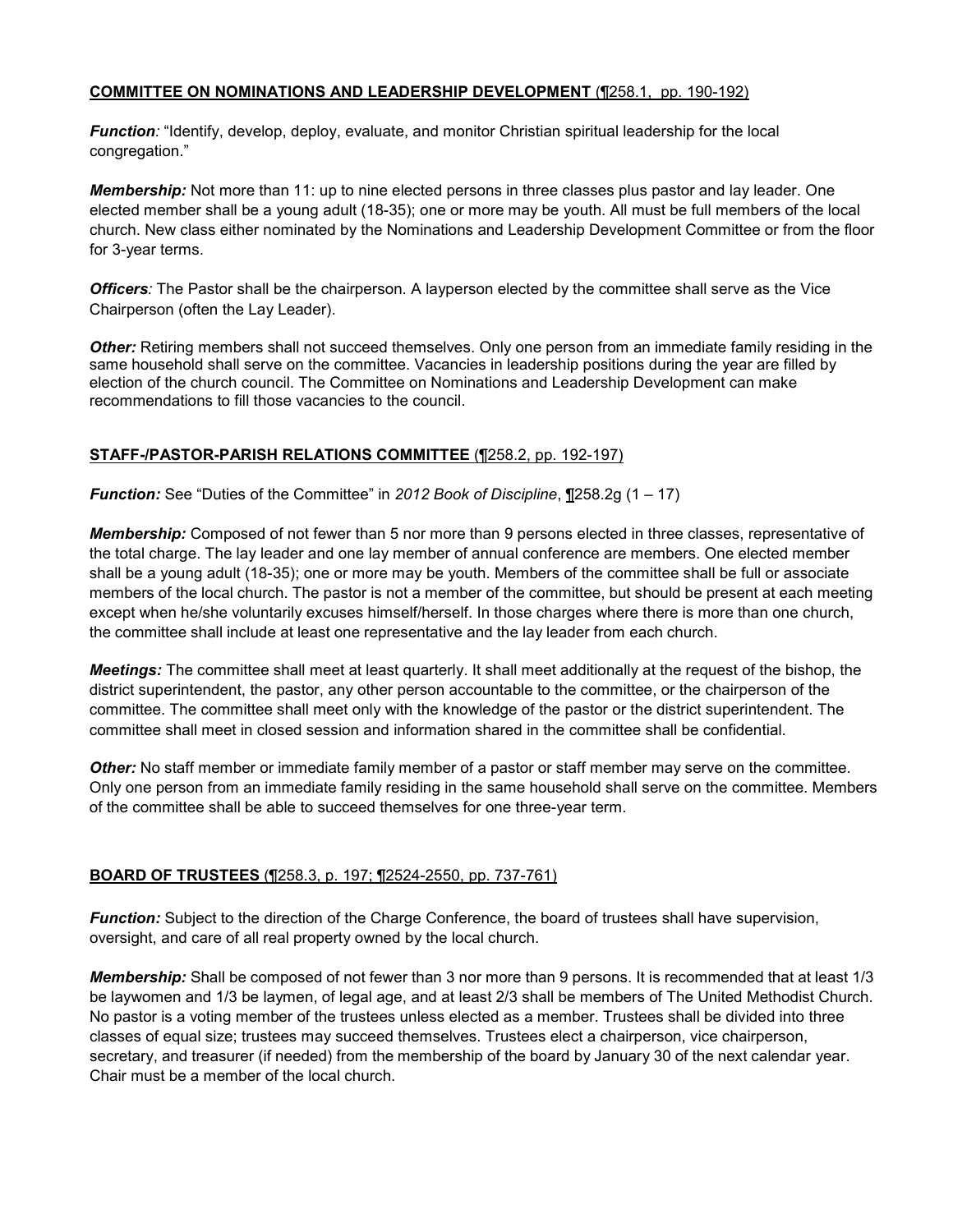*Meetings:* Shall meet at the call of the Pastor or of its chairperson at least annually, with notice to each trustee and to the pastor at a reasonable time prior to the appointed time of the meeting. A majority of the members of the board of trustees shall constitute a quorum.

*Other:* The Board of Trustees shall not prevent or interfere with the pastor in the use of any of the property for religious services or other proper meetings, or permit the use of said property for religious or other meetings without the consent of the pastor.

#### **COMMITTEE ON FINANCE** (¶258.4, pp. 197-199)

*Function:* Compiles the annual budget and submits it to the church council, and develops and implement plans that will raise sufficient income to meet the budget adopted by the church council. According to instructions from the church council, it administers the funds received.

*Membership:* Committee is elected annually by the charge conference upon recommendation by the Committee on Nominations and Leadership Development or from the floor. The committee does not have a set number of members, but includes the following: Chair of Finance, the Pastor(s), a lay member of Annual Conference, the Church Council chair, chair of S/PPR (or a representative), a representative of the trustees selected by them, Stewardship Chair, Lay Leader, Financial Secretary, Treasurer, Church Business Administrator, and other members as the Charge Conference may determine.

*Other:* The positions of treasurer and financial secretary should not be combined and held by one person. The two persons holding these two positions should not be immediate family members.

#### **LAY MEMBER(S) OF ANNUAL CONFERENCE** (¶251.2, pp. 177-178)

*Function:* Primary focus in linking the local church to the connectional United Methodist Church and God's worldwide church. Represents the laity of the congregation in annual conference sessions, report to the congregation and interpret actions of the conference. Shares information from the annual conference through the year.

*Membership:* Elected annually along with an alternate. The alternate will serve in the event that the lay member ceases to be a member of the charge or cannot serve for any reason. Must be a member of the church for at least 2 years and have been an active participant for at least 4 years preceding their election except in a newly organized church.

*Other:* One lay member to the annual conference (if there are more than one) serves as a member the following local church leadership groups: church council, finance, and S/PPR. This person shall report to the local church council on actions of the annual conference as soon as possible, but not later than 3 months after the close of the conference.

#### **LAY LEADER** (¶251.1, pp. 1176-177)

*Function:* Primary focus in linking the local church and community. Interprets the actions and program of the annual conference and the general church to the congregation. Communicates the vision and needs of the local church to the annual conference and general church. The lay leader fosters awareness of the role of the laity of the congregation, models discipleship through involvement in study and training, advises the church council of opportunities and ministry needs, and keeps the laity informed of training opportunities. The lay leader is to meet regularly with the pastor to discuss the state of the church and needs for ministry.